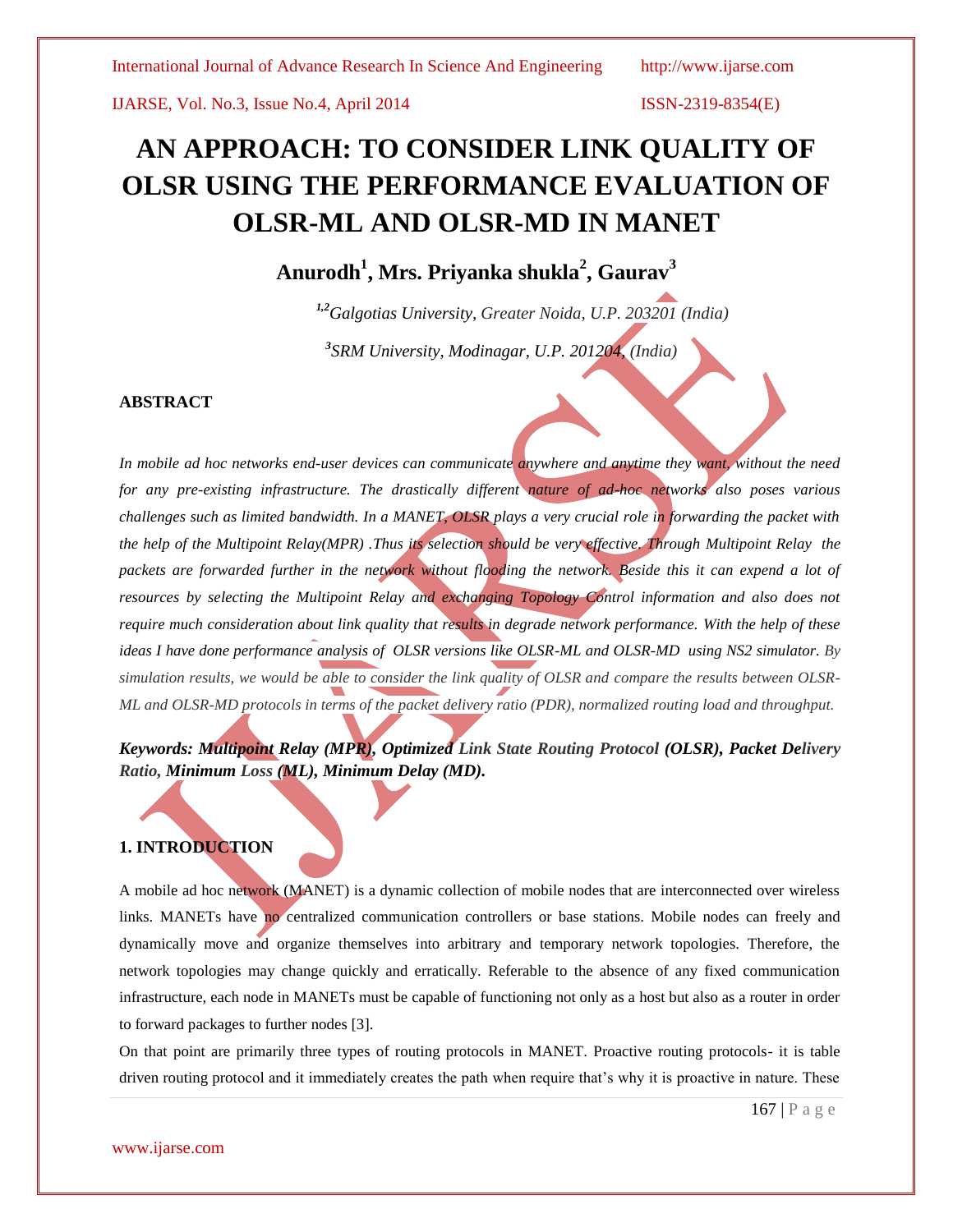proactive protocols like distance vector (DSDV), optimized Link state routing protocol (OLSR), reactive routing protocols are on demand like AODV, DSR , hybrid routing protocols like zone routing protocol (ZRP) combines both proactive and reactive approaches to achieve a higher level of efficiency and scalability[10].

In this research work I take proactive routing protocol named optimized link state routing protocol (OLSR). OLSR work on the basis of MPR selection. The idea of multipoint relay is to minimize the flooding of broadcast packet in the network by reducing duplicate retransmission in the same region. Each node in the network selects a group of nodes in its neighborhood which retransmits its packets. This set of selected neighbor node is called multi point relays (MPR) of that node [2].

#### **OLSR work on the basis of four modules.**

- 1) Neighbor sensing: OLSR continuously sense the neighbor in a particular time interval so that routes are available immediately.
- 2) Message flooding: message is flooding in the network when source sent a message to its destination. So, OLSR by choosing MPR technique reduce the flooding problem.
- 3) Topology information: OLSR by getting topology information for each node in the network the route computation is done. topology information refresh periodically.
- 4) Path computation: OLSR finding a route between two nodes in the network in a very short time by choosing MPR and exchanging topology information.

#### **II RELATED WORK**

In paper [9], Passos et al. Propose an alternative routing metric OLSR-ML which is similar to path LQ to some extent and evaluate the metric in an outdoor test-bed with six nodes. Because of routing instabilities and higher packet loss rates (PLR) observed with the original OLSR algorithm, passes uses an algorithm for selecting multihop paths based on minimum loss probability along the entire path. Test results show that the mesh network performance has been improved, leading to more stable routes.

In paper [11] Halperin et al. Developed a prediction model for 802.1 In link-point packet loss using proprietary software that entirely runs on specific wireless LAN hardware. They built an indoor test-bed and focused on the effects of multiple spatial streams.

In paper [4] the problem is QoS routing may suffer badly due to several factors, including radio interference on available bandwidth, and inefficient flooding of information to the adjacent nodes. As a result the performance of the network degrades substantially. So, the author tries to give the solution for energy efficient QoS routing by better utilization of network resources such as energy and bandwidth.

In paper [5] studied the problem (OLSR) protocol expend a lot of resources by selecting the Multi Point Relays (MPR) and exchanging Topology Control information. Author proposed a protocol OE-OLSR and compare over OLSR. Proposed protocol out performs OLSR.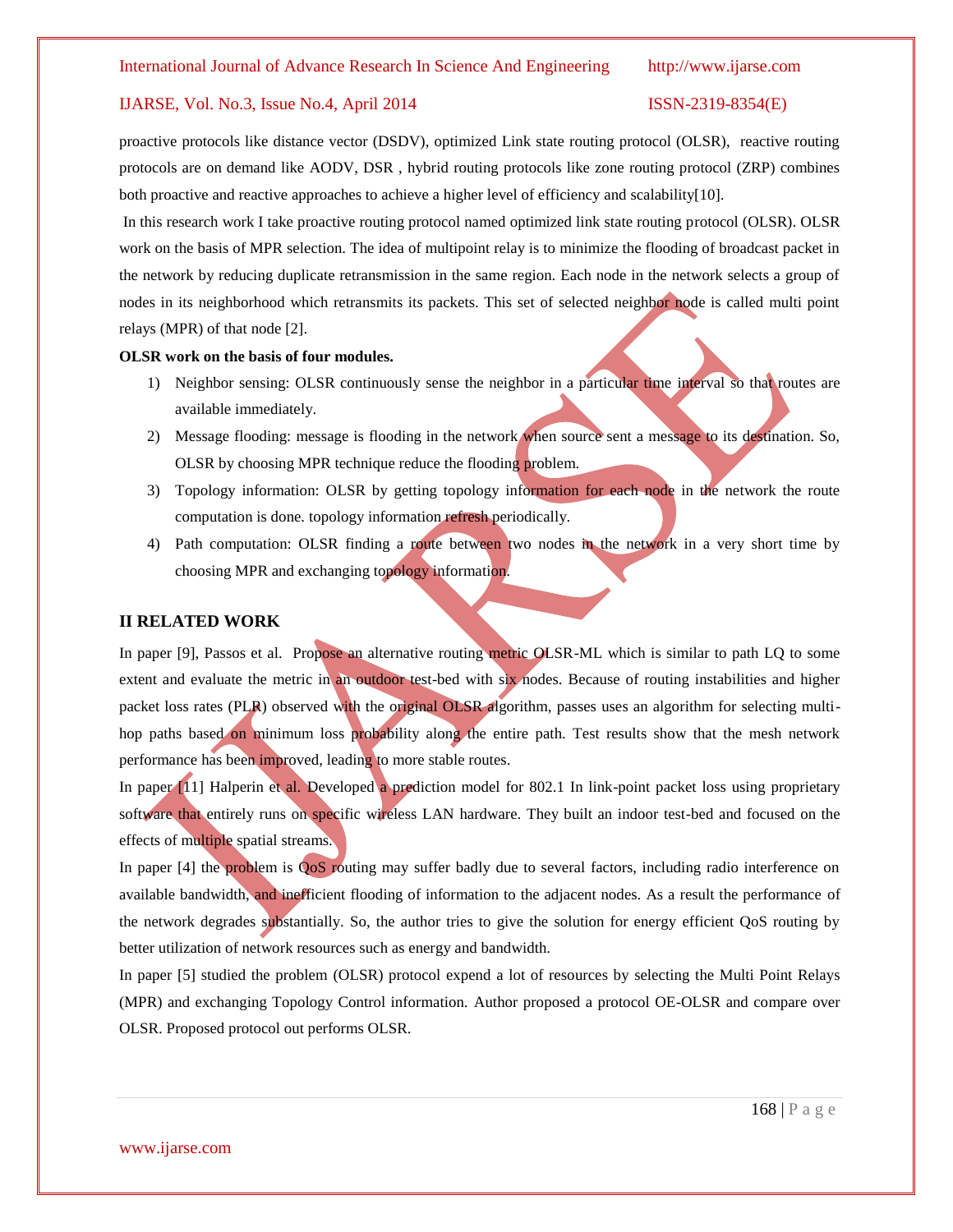In paper [6] author present investigations on the behavior of five routing protocols AODV, DSR ,DYMO, OLSR and ZRP based on IEEE 802.11CSMA/CA MAC protocol are analyzed and compared using the Qual Net simulator using performance metrics such as, Packet Delivery Ratio, Throughput etc.

In paper [7] presents a literature survey on number of routing protocols for MANET, Proactive routing protocols tend to provide lower latency than that of the on-demand protocols. Reactive protocols discover routes only when they are needed beside this as the mobility of nodes in the network increases, reactive protocols perform better.

In paper [12] Routing protocols have been proposed for ad hoc networks, that select routes by aiming to optimize some aspects related to quality of service, such as bandwidth and link quality. Reactive and proactive protocols have been improved to give support to link capacity measurement

In paper [13] QoS-enhanced OLSR (QOLSR) is an OLSR extension which provides QoS and, in addition to being based on a new heuristic for the selection of Multipoint Relays (MPRs), uses a variant of the topology control message defined by the original OLSR to inform communication link quality between nodes and their close neighbors.

#### **III PROPOSED WORK**

### **3.1 Working**

The main objective behind this research work is to improve the link quality with shortest path of OLSR. So, on the basis of three strong performance parameters like average throughput, normalize routing load, the packet delivery ratio. I have done performance analysis of OLSR. Versions name OLSR.-ML and OLSR.-MD with the help of NS2.34 simulator.

#### **The various versions of OLSR can be classified as:**

OLSR-ML , Passos *et al.* Proposed a new alternative for calculating the link quality of a particular route, based on the expected number of link transmissions, which was designated OLSR Minimum Losses (OLSR-ML) [8] [9]. OLSR-MD, In this protocol, route selection between the current node and an arbitrary node in the network will use as a criterion the least transmission delay, that is, the least sum of the transmission delays for all hops in the path [8].

OLSR-ETX, is an OLSR extension that uses a new metric, the Expected Transmission Count (ETX) [14] to select the best routes. This extension aims to find routes having the lowest expected transmission count, that is, the required number of transmissions so that a packet can be delivered and confirmed by its final destination [2]. Below are the simulation results obtained from the TR file used along with the AWK scripts.

#### **3.2 Average throughput**

The Average throughput is the throughput which shows the average bandwidth of the protocol.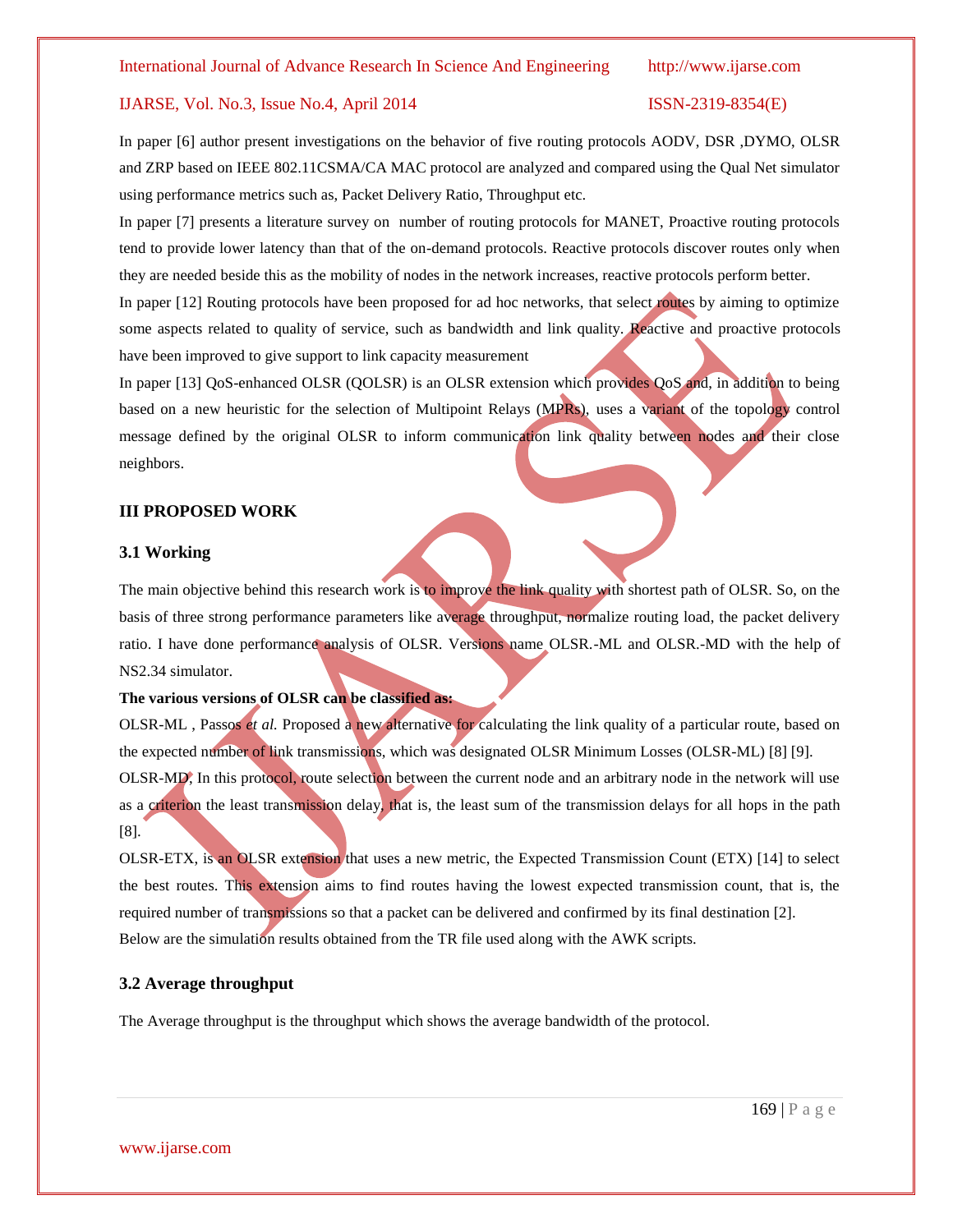International Journal of Advance Research In Science And Engineering http://www.ijarse.com

IJARSE, Vol. No.3, Issue No.4, April 2014 ISSN-2319-8354(E)

| <b>PROTOCOL</b> | <b>AVERAGE THROUGHPUT (data packets/sec)</b> |
|-----------------|----------------------------------------------|
| OLSR-ML         | 42.08                                        |
| <b>OLSR-MD</b>  | 92.79                                        |



### **3.3 Packet Delivery Ratio**

The ratio of the number of delivered data packets to the destination. This illustrates the level of delivered data to the destination.

| <b>PROTOCOL</b> | PDR (%) |  |
|-----------------|---------|--|
| <b>OLSR-ML</b>  | 0.5493  |  |
| OLSR-MD         | 0.5237  |  |

## **Figure2. PDR of OLSR-ML & OLSR-MD**

### **3.4 Normalized Routing Load**

It is defined as the total number of routing packets (i.e. RREP, RREQ etc.) transmitted per data packet.

| <b>PROTOCOL</b> | NORMALIZED ROUTING LOAD |
|-----------------|-------------------------|
| OLSR-ML         | 0.074                   |
| <b>OLSR-MD</b>  | 0.079                   |

### **Figure3. Normalized routing load of OLSR-ML & OLSR-MD**

### **IV CONCLUSION AND FUTURE WORK**

From the study and simulation process through NS2. I came to the conclusion that Throughput of the OLSR-MD is much higher than OLSR- ML. PDR for the OLSR-MD was 0.5237 which is a bit lesser than the OLSR-ML. Normalized Routing Load of OLSR-MD is higher than OLSR- ML. After analysis various versions of OLSR like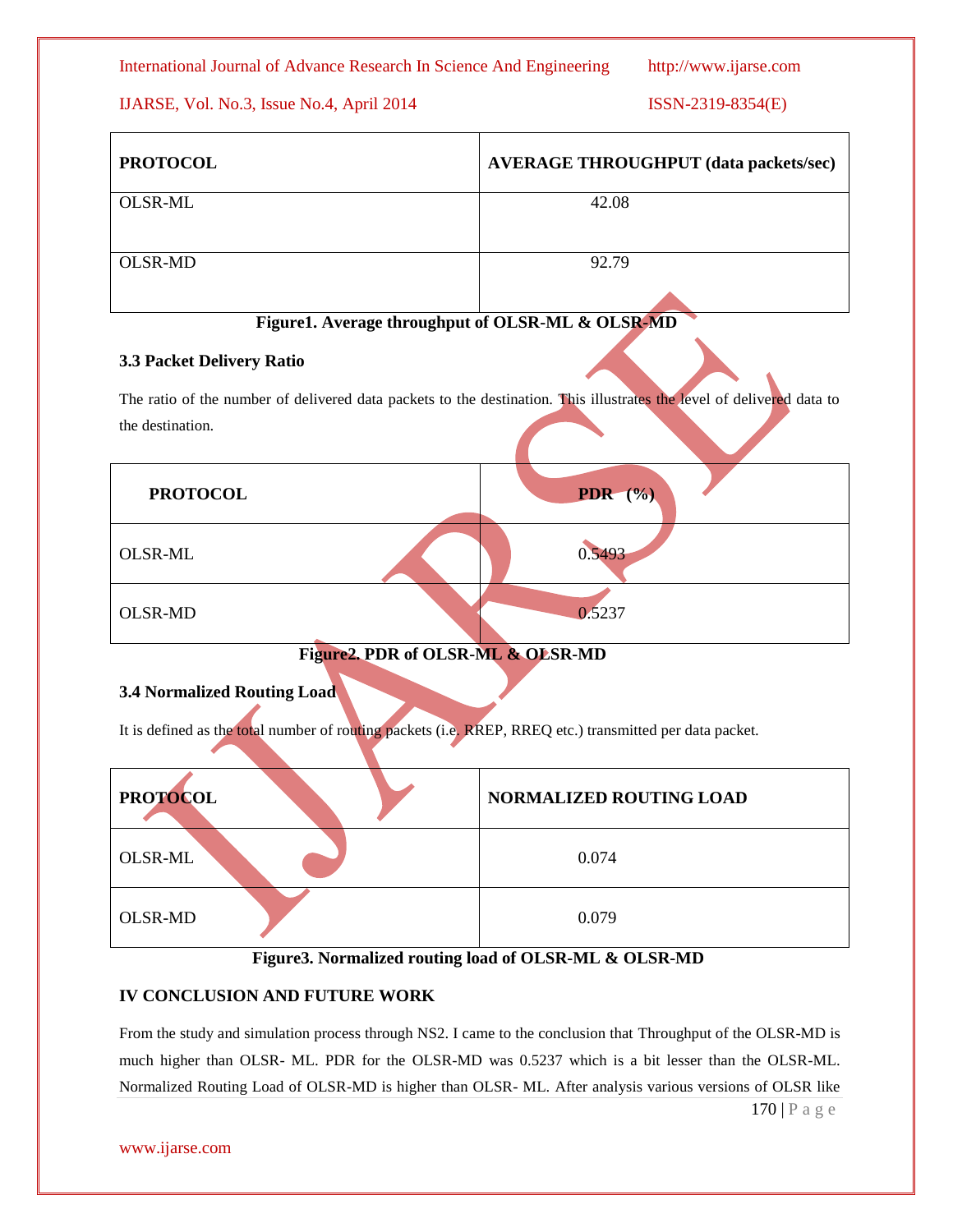OLSR-ML,OLSR-MD I examine that these OLSR versions does not much more consider good link quality. So, due to high normalize routing load of OLSR-MD and low packet delivery ratio, link quality is not much better than OLSR- ML. So, in future I proposed a routing algorithm named OLSR-ETX (ILLR) that improves the link quality of OLSR and simulate on NS2 simulator and I hope after simulation we get the better result in terms of average throughput, packet delivery ratio, normalize routing load than other OLSR versions.

#### **REFERENCES**

- [1] Till Wollenberg "Performance Measurement Study in a Wireless OLSR-ETX Mesh Networks*"*. IEEE (2013).
- [2] Jacquet P, Mu¨ hlethaler P, Clausen T, Laouiti A, Qayyum A, Viennot L (2001), "*Optimized Link State Routing Protocol for Ad Hoc Networks"*. IEEE INMIC 2001:62–68.
- [3] Wardi, Kouji Hirata, YoshinobuHigami, Shinya Kobayashi, "*RE-OLSR: Residual Energy Based OLSR Protocol in Mobile Ad Hoc Networks*", DOI No. : 10.5963/IJMT0102006 International Journal of Multimedia Technology.
- [4] SumanBanik, Bibhash Roy, ParthiDey, NabenduChaki, SugataSanyal*-"QoS Routing using OLSR with Optimization for Flooding"* in International Journal of Information and Communication Technology Research, ISSN-2223-4985, Volume 1 No. 4, August 2011.
- [5] Mohamed Belkheir, *2*Zeyad Qacem, \**3*Merahi Bouziani and *4*Abderrahmane Ghelamellah, "An Energy Optimization Algorithm for Mobile Ad Hoc Network", International Journal of Soft Computing and Software Engineering (JSCSE). **Oct 25, 2012**
- [6] Dr. Ritika, Dr. Nipur "Performance Evaluation of Reactive, Proactive and Hybrid Routing Protocols Based on Network Size for MANET" (IJCSS), Volume (6): Issue (1): 2012
- [7] G.Vijaya Kumar, Y.VasudevaReddyr, Dr.M.Nagendra, "*Current Research Work on Routing Protocols for MANET: A Literature Survey*", (IJCSE) International Journal on Computer Science and Engineering, Vol. 02, No. 03, 2010, 706-713.
- [8] Weverton Cordeiro, Elisangela Aguiar, Waldir Moreira Júnior, Antônio Abelém, Michael Stanton "Providing Quality of Service for Mesh Networks Link Delay Measurements"2007 IEEE.
- [9] Diego Passos<sup>1</sup>, Douglas Vidal Teixeira<sup>2</sup>, Débora C. Muchaluat-Saade<sup>2</sup>, Luiz C. Schara Magalhães<sup>2</sup>, Célio V. N. Albuquerque<sup>1</sup> Mesh Network Performance Measurements" in Proceedings of the International Information and Telecommunicatios Technologies Symposium (I2TS), 2006, pp. 48-55.
- [10] Pankaj Rohal<sup>1</sup>, Ruchika Dahiya<sup>2</sup>, Prashant Dahiya<sup>3</sup> Study and Analysis of Throughput, Delay and Packet Delivery Ratio in MANET for Topology Based Routing Protocols (AODV, DSR and DSDV) Vol. 1, Issue II, ijaret, Mar. 2013 ISSN 2320-6802.